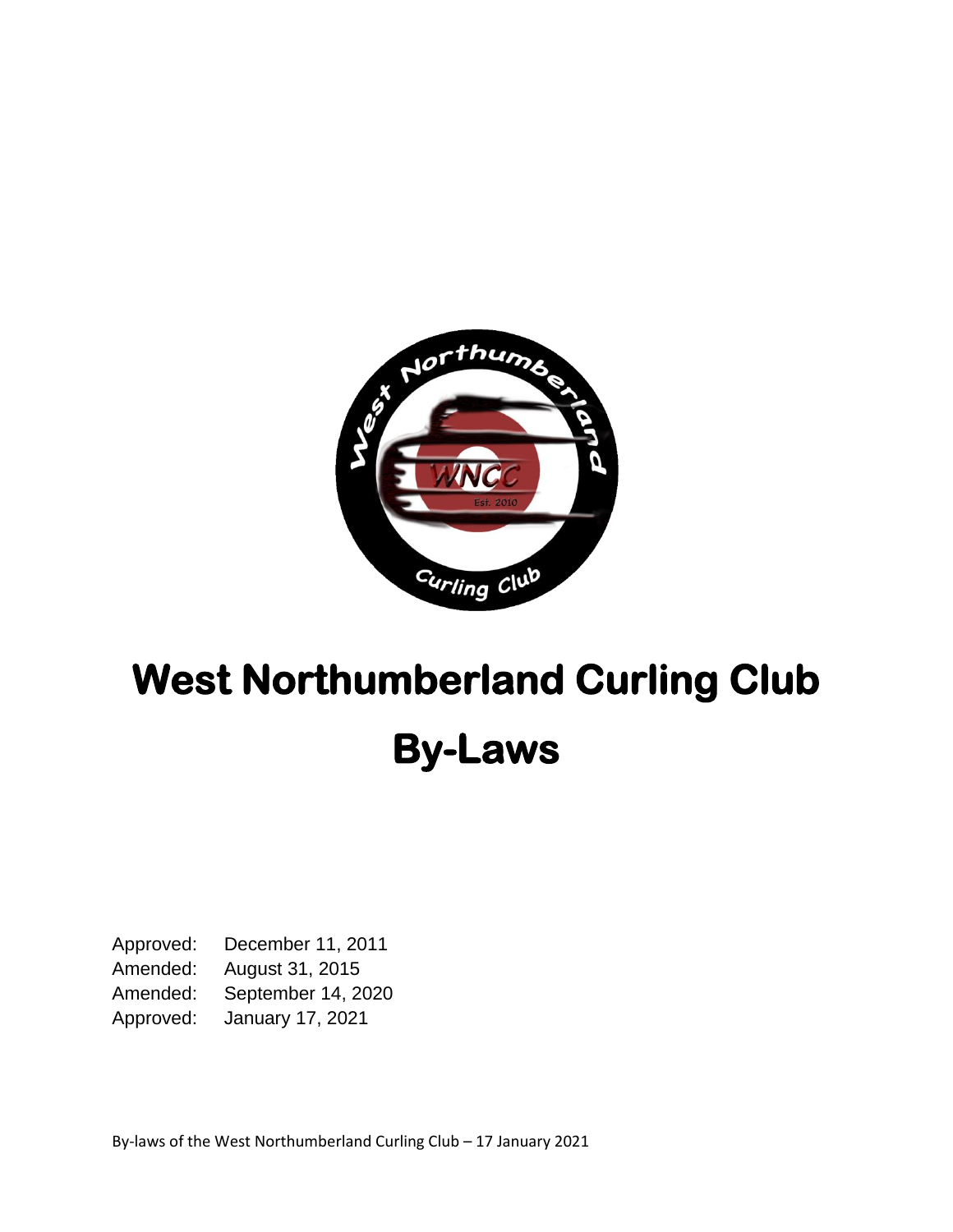# **TABLE OF CONTENTS**

#### **1. OBJECTIVES**

#### **2. DEFINITIONS**

**a.** Imported Meaning

#### **3.MEMBERSHIP**

- a. Classes of Membership
- b. Membership Privileges and Exceptions
- c. Membership Fees
- d. Suspension and Termination of Membership
- e. Membership Limitations
- f. Priority in Selection of Members
- g. Indemnity Agreement

#### **4.MEETINGS OF MEMBERS**

- a. Notice of Meeting
- b. Quorum
- c. Voting
- d. Annual General Meetings
- e. Special Meetings

#### **5. CLUB GOVERNANCE**

- a. Board of Directors
- b. Powers of the Board
- c. Authority for Expenditures
- d. Membership Approval of Capital Expenditures
- e. Borrowing Power
- f. Qualifications of Directors
- g. Nomination of Candidates for Directorships
- h. Election of Directors and Terms of Office
- i. Duties of Directors
- j. Remuneration
- k. Committees
- l. Vacancies
- m. Filling Vacancies
- n. Conflicts of Interest
- o. Protection of Directors and Officers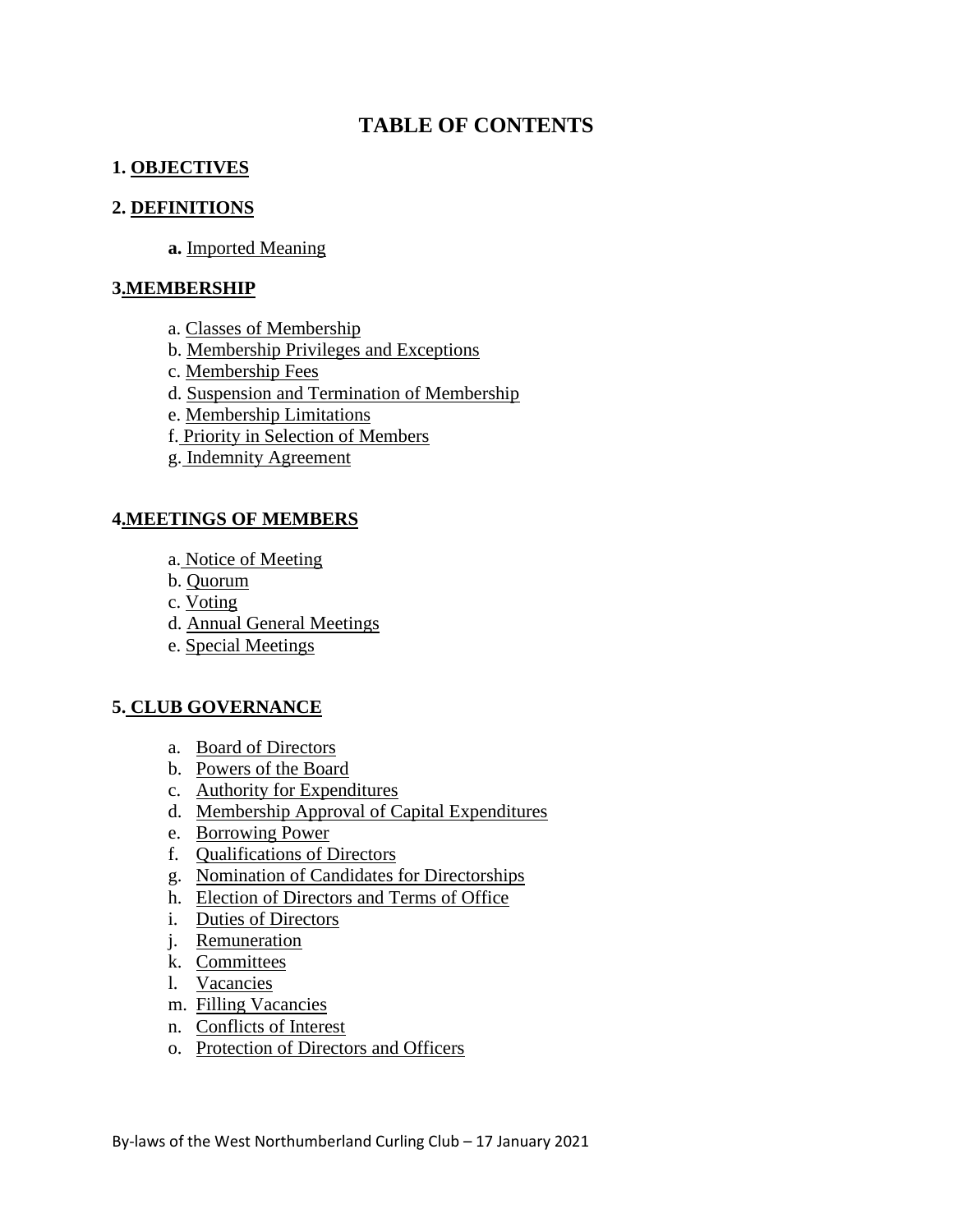#### **6. MEETINGS OF DIRECTORS**

- a. Frequency
- b. Notice of Meetings
- c. Entitlement to Attend
- d. Chairing of Meetings
- e. Quorum
- f. Voting
- g. Minutes

# **7. FINANCE AND EXECUTION INSTRUMENTS**

- a. Fiscal Year
- b. Banking
- c. Cheques, Drafts, Notes, Etc.
- d. Execution of Instruments and Signing Officers for the Club
- e. Auditor
- f. Qualification of the Auditor
- g. Removal of the Auditor

# **8. AMENDMENT OF BY-LAWS**

#### **9. TERMINATION OF CURLING AND COMING INTO EFFECT**

- a. Termination of Curling
- b. Coming into Effect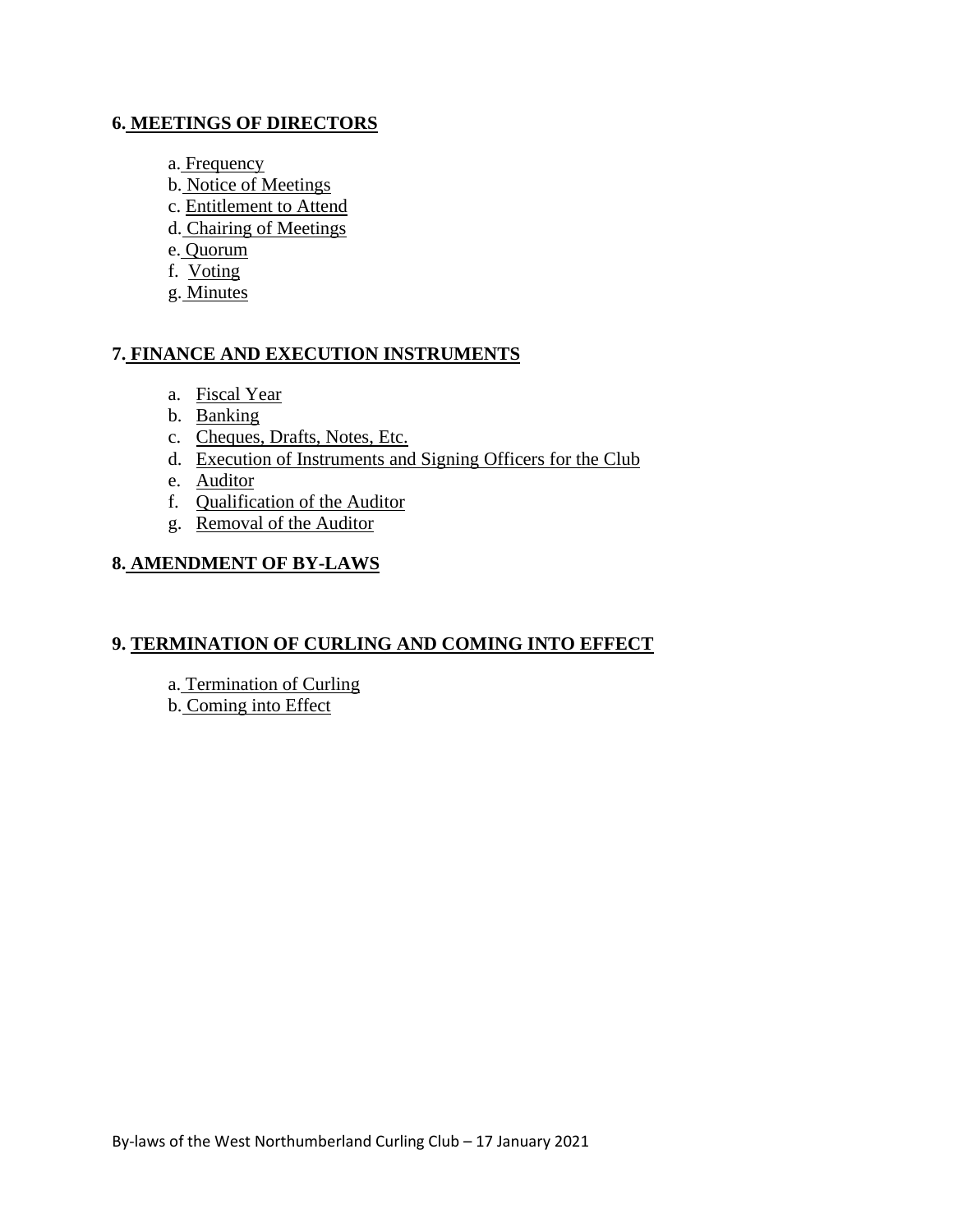# **1. OBJECTIVES**

The establishment and operation of a curling club for the purposes of promoting the sport of curling and providing facilities for curling and such other complementary purposes not inconsistent with these objectives.

# **2. DEFINITIONS**

**Club** means the West Northumberland Curling Club. **Member** shall mean an individual who has paid their annual fees for the season in full. **Season** shall mean October 1<sup>st</sup> to September 30. **Director** shall mean any Member that has been elected or appointed by acclamation. to the Board. **Board** shall mean the Directors collectively. **Officer** shall mean the President, the Vice-President, the Secretary or the Treasurer. **OCA** shall mean the Ontario Curling Association. **AGM** shall mean the Annual General Meeting.

#### Imported meaning

Words importing the singular number only shall include the plural and vice versa; words importing one gender shall include all genders, unless the context requires otherwise.

# **3. MEMBERSHIP**

#### a) Classes of Membership

There shall be four (4) classes of membership:

Adult Members: Those individuals who:

- are twenty one (21) years of age or older as of December 31 of the membership year;
- have paid their annual fees in full;
- are listed in the Club's Membership Register

Youth Members: Those individuals who:

- are under twenty-one (21) years of age as of December 31of the membership year;
- have paid their annual fees in full;
- are listed in the Club's Membership Register

Associate Members: Those individuals who:

- have paid the Associate Member fee in full
- are listed in the Club's Membership Register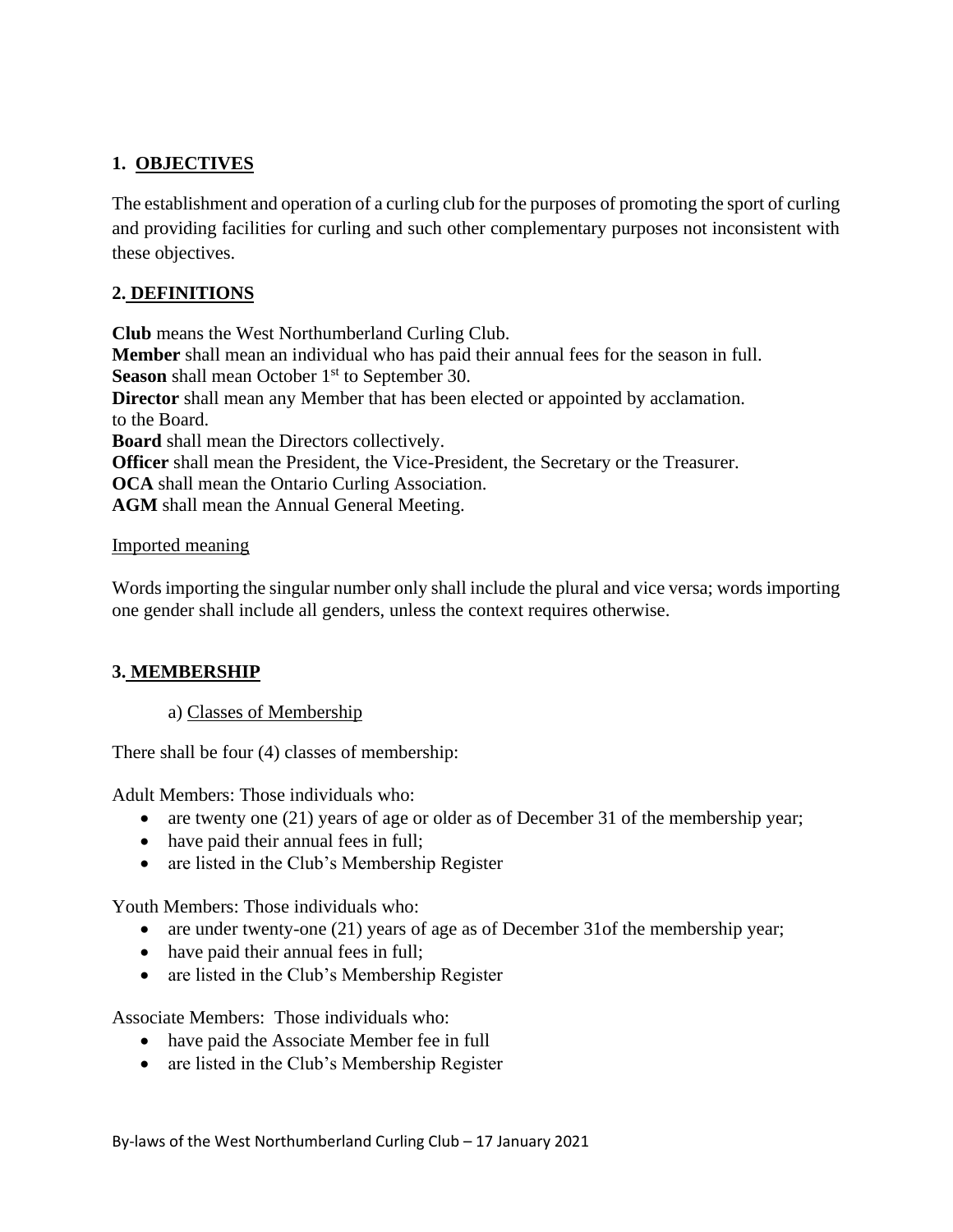Social Members: Those individuals who:

- have paid the Social Member fee in full;
- are listed in the Club's Membership Register

#### b) Membership Privileges and Exceptions

Adult Members shall have the right:

- to one vote each
- to vote at an AGM or Special Meeting
- to be elected to the Board

Youth Members shall not have the right to vote or the right to sit on the Board.

Adult and Youth Members shall have the right to:

- curl in leagues
- use the Club facilities at a fee decided upon by the Board
- represent the Club at OCA events.
- participate in Club functions.

Associate Members:

- shall not have the right to vote or the right to sit on the Board
- shall not have the right to curl in leagues
- shall not have the right to participate in Club functions
- shall have the right to represent the Club at OCA events

Social Members:

- shall not have the right to vote or the right to sit on the Board
- shall not have the right to curl in leagues
- shall have the right to participate in Club functions

A Member who is in default of payment of fees by more than thirty (30) days, as of October 1<sup>st</sup>, shall not be entitled to any of the privileges or benefits of membership.

Membership shall not be assignable or transferable.

#### c) Membership Fees

The Board shall set membership fees for the various categories of membership. All fees are due and payable at the time of registration.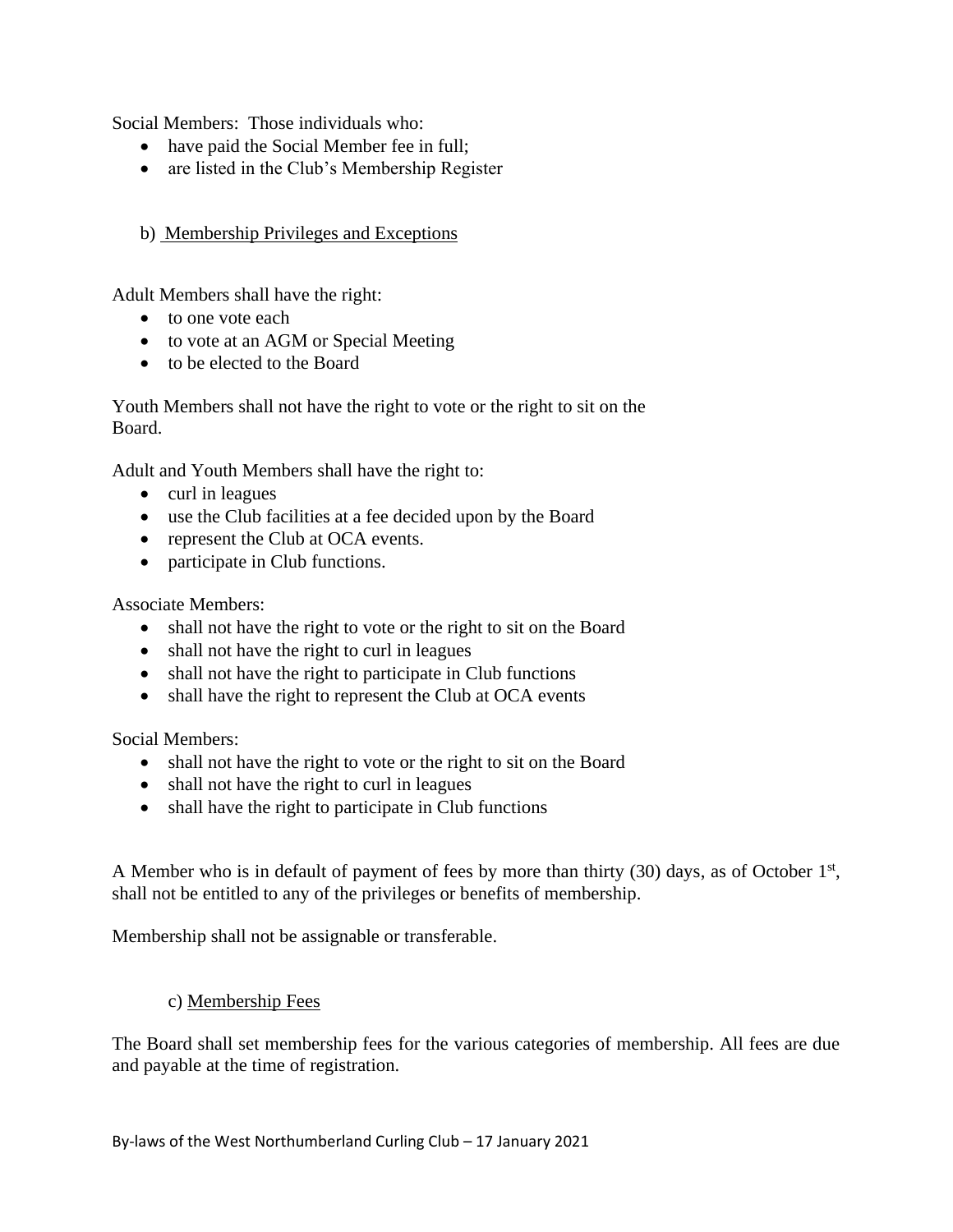A Member who resigns, or requests a change of membership classification will remain liable for payment of all outstanding fees applicable to the Member's classification. Termination of membership does not entitle the Member to a refund or remission of fees or other sums levied prior to termination of membership. However, such refunds may be made at the discretion of the Board.

# d) Suspension and Termination of Membership

The membership of any Member may be suspended for any period of time or may be terminated by a vote of two-thirds of the votes cast at a meeting of Directors provided that the Member is offered the opportunity to attend the Board meeting and defend against suspension or termination.

Suspension or termination of membership is at the sole discretion of the Board on any of the following grounds:

- (a) Breach of or non-compliance with Club rules established by the Directors.
- (b) Breach of or non-compliance with any contractual obligation with the Club; or
- (c) Any other act which is contrary to the interests of the Club.

# e) Membership Limitations

The maximum number of Members in each class of membership shall be at the discretion of the Board and subject to availability of resources.

#### f) Priority in Selection of Members

In the event that a waiting list is required for any league or the membership of the Club having reached the maximum number determined by the Board, a list shall be compiled in the order in which further applications for membership are received. When a vacancy in membership occurs, that vacancy shall be filled under the direction of the Registrar. Priority consideration shall be given to applicants for full membership, spouses/partners of Members, children of Members, former Members and others in that ranking and in order of receipt of application.

#### g) Indemnity Agreement

Each Member shall agree to a waiver as part of his/her application for membership in the Club absolving the Club of any responsibility as stated:

In consideration of acceptance of this registration by West Northumberland Curling Club ("the Club"), I HEREBY RELEASE, WAIVE AND FOREVER DISCHARGE the Club and each of its members, officers and employees FROM ANY AND ALL claims, demands, damages, costs, expenses, actions and cause of action, whether in law or equity in respect of death, injury, loss or damage to myself or property, arising or to arise by reason of my participation in the West Northumberland Curling Club, that has not been contributed to or occasioned by any negligent act, by omission or commission, of any of the aforesaid.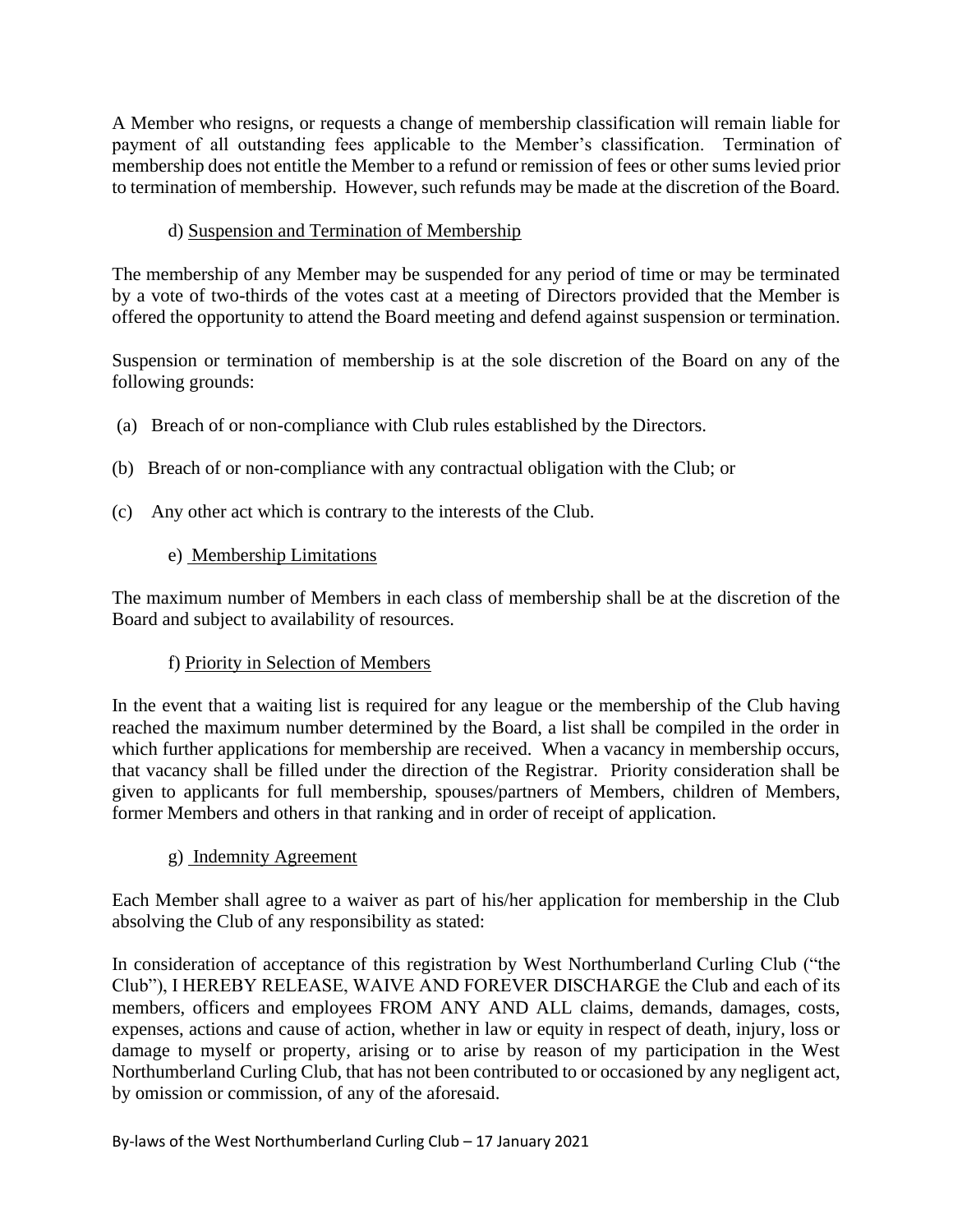# **4. MEETINGS OF MEMBERS**

# a) Notice of Meeting

Notice of the date, time and place of any Annual General Meeting shall be posted on the Club's website and shall also be sent by electronic mail to every Member of the Club not less than twentyone (21) days in advance of the meeting. A draft copy of the agenda will be sent along with the notice of meeting and shall include: financial report, and budget (unless a separate financial meeting is planned), directors reports, and proposed By-Law amendments, and nominations for directors.

Notice of a Special Meeting of Members at which special business is to be transacted shall be posted on the Club's website and shall also be sent by electronic mail to every Member of the Club not less than ten (10) days in advance of the meeting and shall state the nature of that business in sufficient detail to permit the Member to form a reasoned judgment on the business and provide the text of any resolution or By-law to be submitted to the meeting. Notice of a meeting of Members must remind Members that they have the right to vote by proxy.

Accidental omission to send notice to – or the non-receipt of the notice of a meeting by – any Member or any error in the notice not affecting the substance thereof shall not invalidate the proceedings at any meeting.

#### b) Quorum

A minimum of fifty (50) Adult Members of the Club present in person or by proxy shall constitute a quorum for an AGM or Special Meeting. No business shall be transacted at any meeting unless said quorum is present.

#### c) Voting

Adult Members present at the meeting shall be entitled to one vote on all matters. Unless stipulated otherwise in these By-Laws, a motion shall pass if it receives a simple majority of votes in its favour. In case of a tie vote, the motion shall be defeated.

Every Member entitled to vote at a meeting of the Members may by means of a proxy appoint a proxyholder or one or more alternate proxyholders, who need not be Members, as the Member's nominee to attend and act at the meeting in the manner, to the extent and with the authority conferred by the proxy.

Voting may be by a show of hands or by secret ballot. Special provisions may be made for electronic voting at the discretion of the board.

#### d) Annual General Meetings

The Annual General Meeting must be held at least once a year and not more than 15 months after the preceding AGM.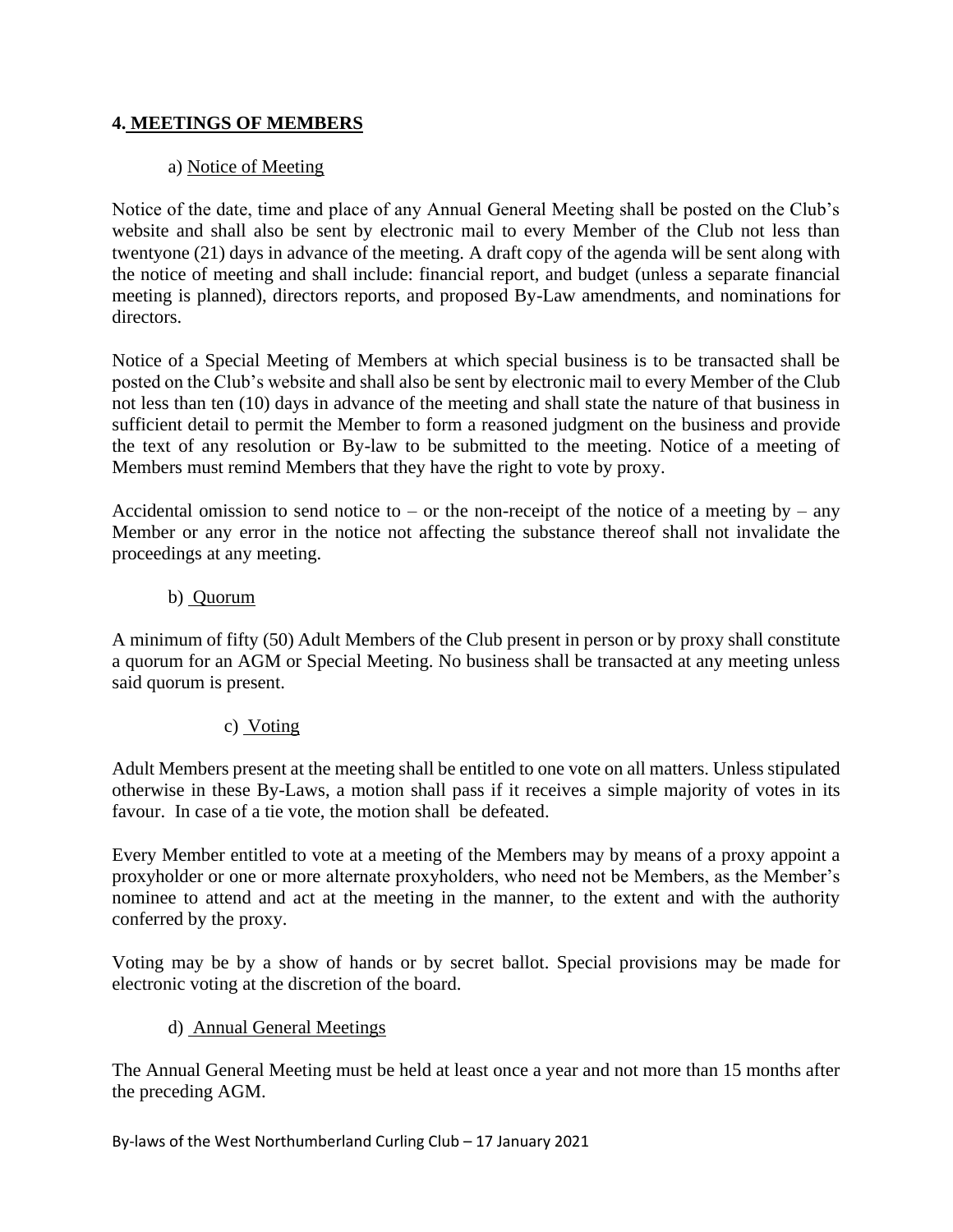At this meeting, such business, as required by law, shall be transacted together with any other business, which shall be properly brought before the Membership in accordance with this By-Law. The agenda shall include: financial report, and budget (unless a separate financial meeting is planned), directors reports, and proposed By-Law amendments, and nominations for directors.

Any Member wishing to add an item to the agenda of the Annual General Meeting must submit the request to the Board Secretary at least twenty one (21 ) days prior to the meeting, or by making a motion to amend the agenda. Should the Board decide not to include the item to the agenda it will notify the member within 10 days after receiving the proposal of its intention to omit it from the meeting reasons why.

A call for nominations will go out to the general membership thirty (30) days prior to the date of the AGM. The call will go out in the form of an email and will include a nomination form that will have the nominees name, the nominator and seconder and will indicate the acceptance of the nomination by the nominee.

# e) Special Meetings

A Special Meeting may be called by the Board to resolve any issue, or may be called at the request of fifty (50) Adult Members who shall so request by a single letter, signed by all of the said Members and delivered to the Board Secretary at least thirty (30) days prior to the meeting requested by the Adult Members.

Any motion to be put forth at a Special Meeting must be presented to the Board at least thirty (30) days prior to the meeting.

Only the items of business for which the Special Meeting was called shall be dealt with at that meeting or any adjournment thereof.

# **5. CLUB GOVERNANCE**

#### a) Board of Directors

The Club shall be managed by a Board of Directors. The Board shall individually and collectively have responsibility and accountability for managing the Club in furtherance of its objectives.

#### b) Powers of the Board

The Board shall, subject to these By-laws and any rule determined by the membership in a general meeting, administer the affairs of the Club and generally exercise all such other powers and do all such other acts and things as the Club is, by its Letters Patent or otherwise, authorized to exercise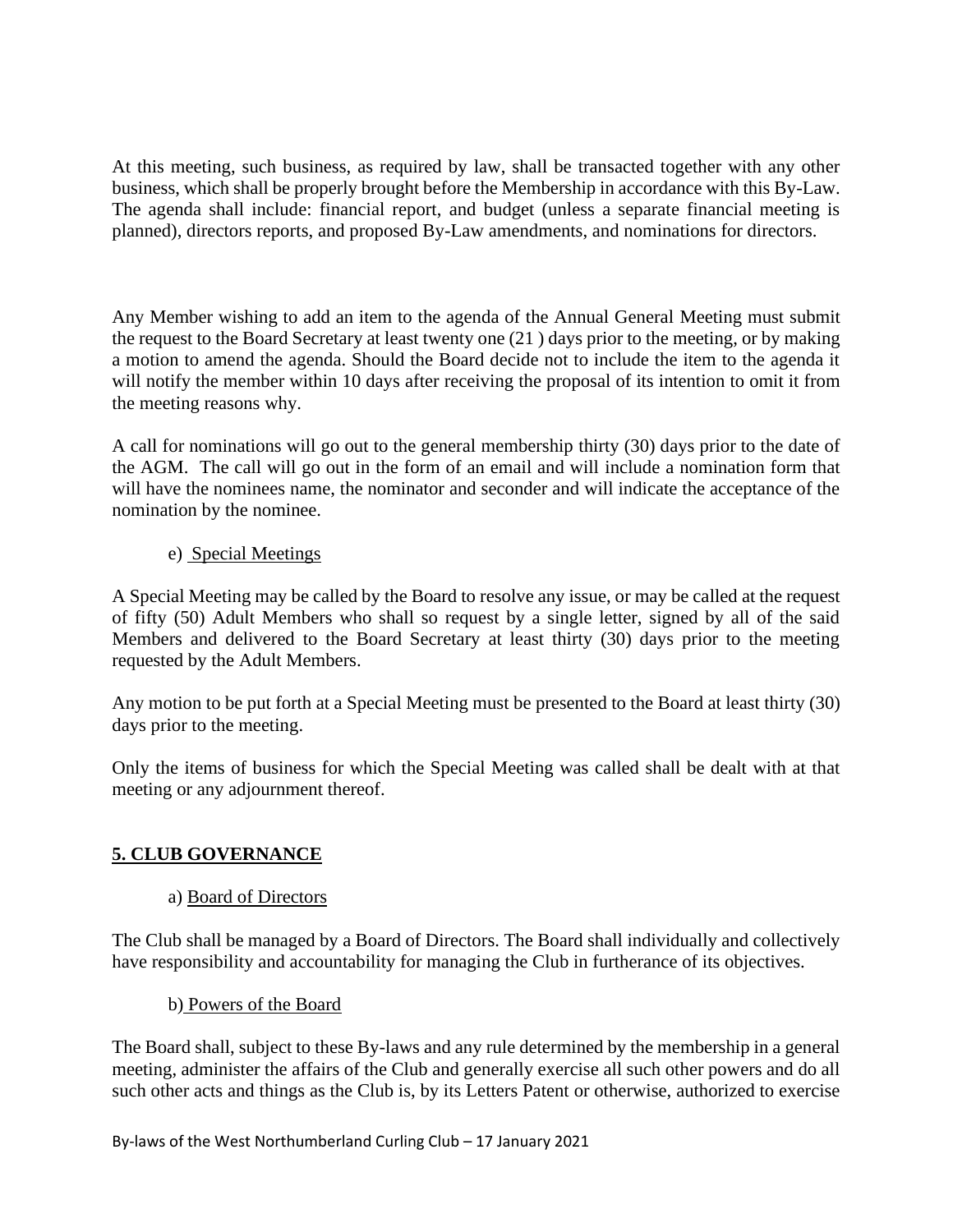and do. Subject to the restrictions stated in the Club's Letters Patent, such powers include but are not limited to the Power to Accumulate, the Power to Invest, the Power to Solicit Donations and Grants, the Power to Receive Real Property, the Power to Hold and Dispose of Real Property, the Power to Sue and Compromise Claims, The Power to Issue Cheques, the Power to Publicize.

The Board may appoint such agents and engage such employees as it shall deem necessary from time to time and such persons shall have such authority and shall perform such duties as shall be prescribed by the Board at the time of such appointment or engagement and amended from time to time.

No act of the Board of Directors shall be invalidated subsequently by a rule made in an AGM or Special Meeting or by change to the By-laws, if that prior act was valid at the time it was made.

# c) Authority for Expenditures

The Board shall have the power to make and authorize expenditures on behalf of the Club within the parameters outlined herein for the purpose of furthering the objectives of the Club.

# d) Membership Approval of Capital Expenditures

Unless otherwise approved by two-thirds majority of attending Members present at a Special Meeting called for such a purpose, the Board shall not make capital expenditures in excess of the Capital Plan presented and approved at the Annual General Meeting in the aggregate of any one fiscal year, or enter into any agreement to dispose of any interest in land or buildings owned by the Club. For these purposes, "capital expenditures" shall mean any expenditure which would not be considered an operating expenditure or a period cost under generally accepted accounting principles. Should a quorum of the Board unanimously find that it is imperative to make a capital expenditure in excess of \$10,000 in a fiscal year, that a failure to do so would impair the assets or business activities of the Club, and in the event that due to the circumstances it is impractical to convene a meeting of the membership to approve the expenditures, the Board shall:

- take the necessary action to correct the impairment by making the expenditure; and

- Call a meeting of the Members as soon as possible to inform the Members of the expenditure and to provide the amount of the expenditure and the circumstances on why the decision to move forward without Member direction was required.

#### e) Borrowing Power

Following approval of a Business Plan at a Special or Annual General Meeting, the Board may from time to time:

- borrow money on the credit of the Club;

- issue, sell, or pledge debt obligations (including bonds, debentures, notes, or other liabilities whether secured or unsecured) of the Club; and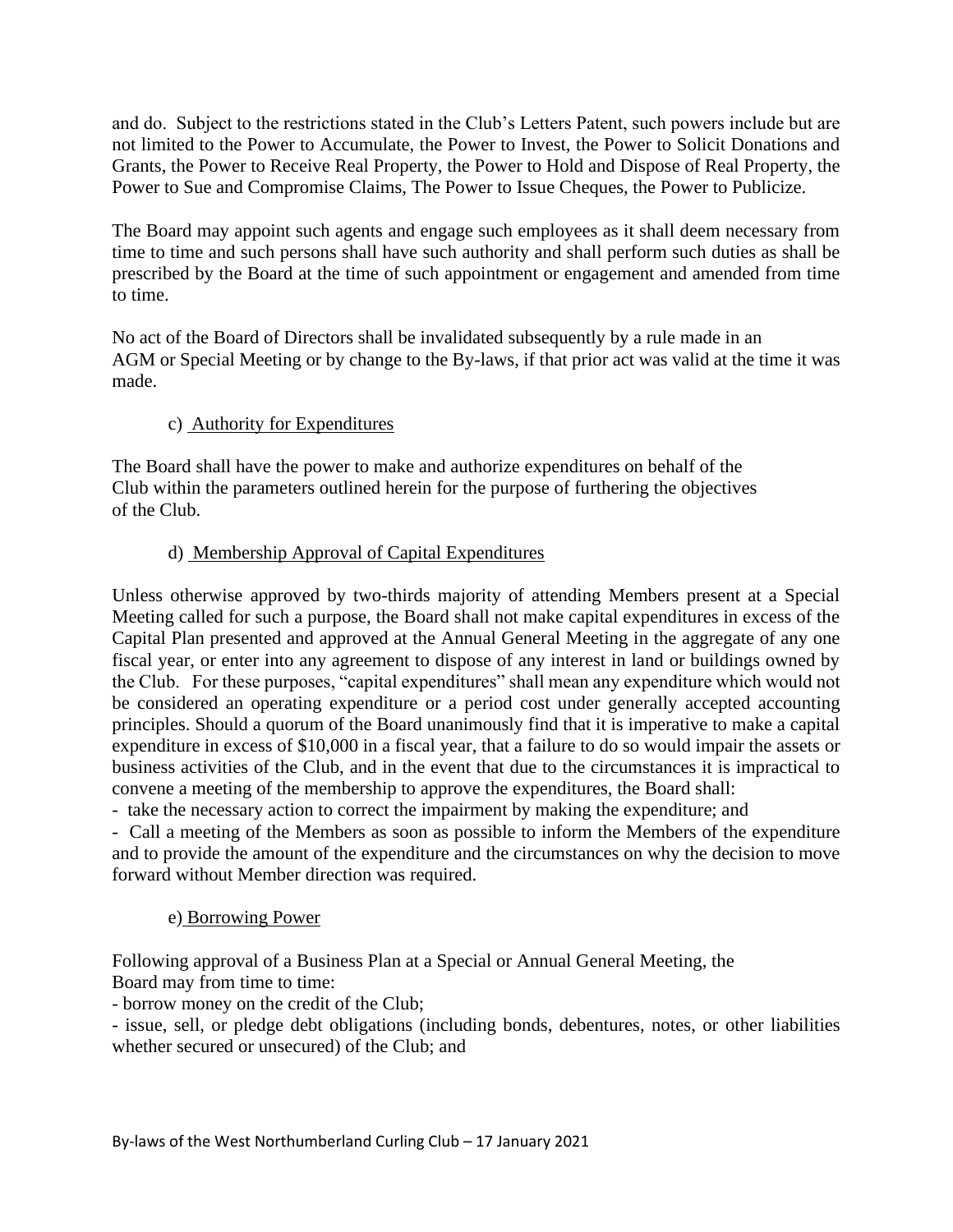- charge, mortgage, pledge all or any of the currently owned, or subsequently acquired real or personal, movable or immovable property of the Club including book debts to secure any such debt obligations or any money borrowed, or any other obligation or liability of the Club.

The Board shall not encumber the Club by means of capital leases, mortgages, or other financial arrangements, in excess of \$50,000 total commitment without first having the approval of a two-thirds majority of voting Members present at a meeting called for such purpose.

#### f) Qualifications of Directors

Each Director must be a fully paid up Adult Member of the Club, eligible to vote and eligible to hold office, at the time of such person's nomination for election and for the duration of their Term of Office.

# g) Nomination of Candidates for Directorships

Nomination of candidates for directorship may be made by any Adult Member. Such nomination shall be in writing to the Secretary at any time throughout the season. A call for nominations will go out not less than thirty (30) days in advance of the AGM or Special Meeting called to elect Directors.

For a nomination to be accepted:

- (i) the nomination must be seconded by another Member in good standing;
- (ii) the candidate must meet the Qualifications of Directors, and
- (iii) the candidate must indicate his or her willingness to stand.

# h) Election of Directors and Terms of Office

The Directors shall be elected by the members.

There shall be seven (7) voting Directors. The Board shall consist of a President, Vice President, Secretary, Treasurer, three Directors at large. In addition, the Past President is an ex-officio member of the Board, who serves for one (1) year, with the option for a second year. Past President does not have voting privileges. With respect to the terms of office, a year is defined from one AGM to the succeeding AGM. Directors are elected for two (2) year terms of office. Directors are eligible for re-election.

Election of Directors shall be by secret ballot. Should a candidate run un-opposed, they shall be acclaimed.

At the first Board Meeting following the AGM, The Directors shall be nominated to and hold the following offices: President, Vice-President, Secretary, and Treasurer. The remaining Directors will be at large, with responsibilities to be defined at a Board meeting subsequent to election.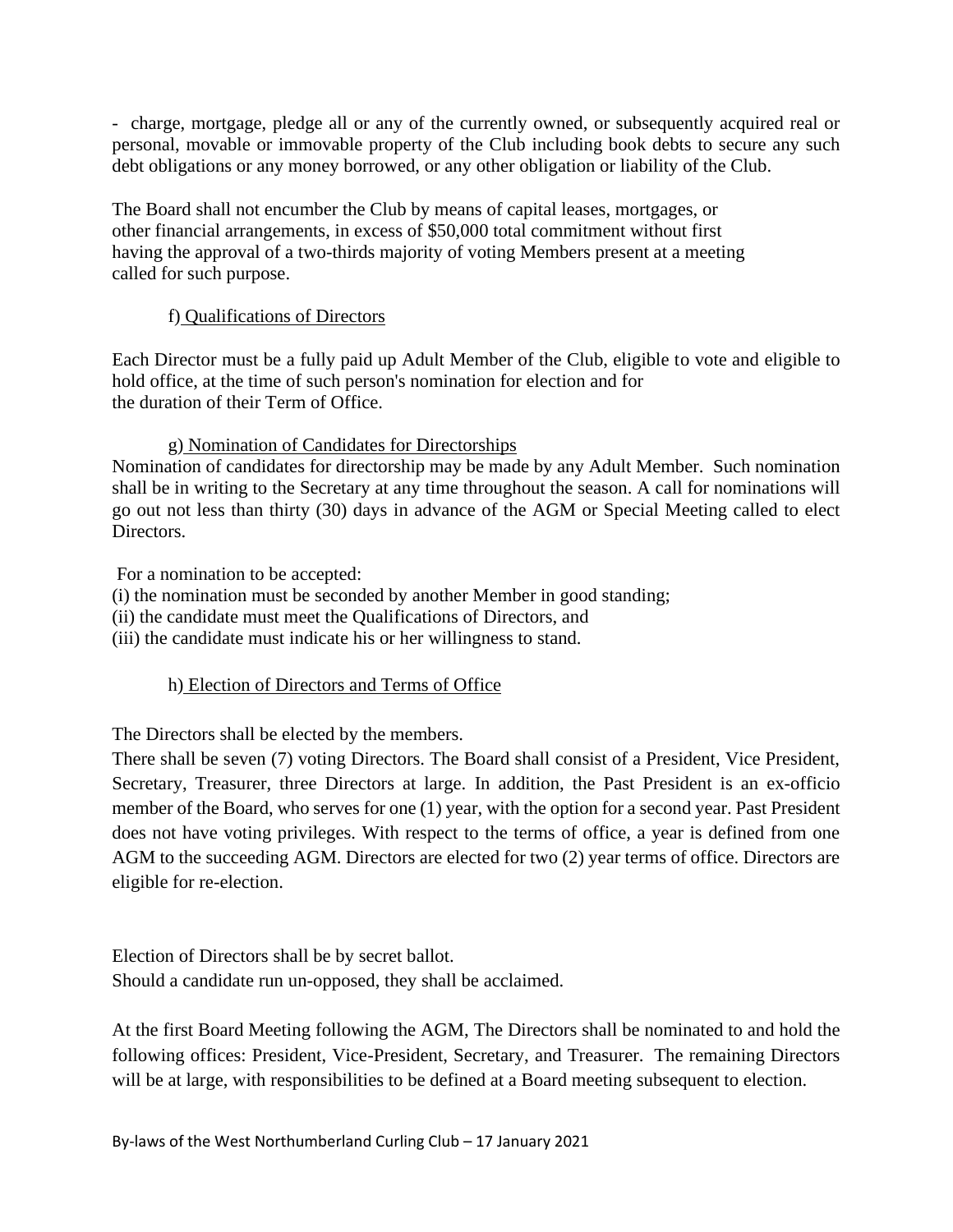If a meeting of the Adult Members fails to elect the number or the minimum number of Directors required by the By-laws, the Directors elected at that meeting may exercise all the powers of the Directors if the number of Directors so elected constitutes a quorum.

# i) Duties of Directors

Unless otherwise specified by the Board, which may modify, restrict or supplement such duties and powers, the offices of the Club shall have the following duties and powers:

*President* – shall hold the office of Chair and when present, preside at all meetings of the Board and shall, subject to the authority of the Board, have general charge and supervision over any agents or staff employed by the Board. The President shall act as spokesperson for the Club. The President shall perform all other duties incumbent on the office and such other duties as the Board may assign.

*Vice President* – shall assist the President in any capacities assigned when required. The Vice-President shall also, in the event of absence, assume the role and position of the President.

*Secretary* – shall record or arrange to have recorded the minutes of all Board, Committee or AGM or Special Meetings. The Secretary shall have general charge over all minute books, official records, correspondence and documents of the Club and ensure their accuracy and safekeeping. The Secretary shall give all notices required to be sent to Directors and Members and be responsible for the timely filing of all documents required by the Corporations Act and regulatory agencies. The Secretary shall perform all other duties incumbent on the office and such other duties as the Board may assign. The Secretary shall also be the designate representative for the OCA or as the Board may alternatively assign.

*Treasurer* – shall have the care and custody of all funds and securities of the Club and ensure their deposit in the name of the Club in such chartered bank or trust company as the Board may designate. The Treasurer shall be responsible for all financial record-keeping, whether or not delegated, and shall ensure the performance of the same in a timely manner, as well as adherence to such financial control policies as the Board shall have approved. The Treasurer shall be responsible for the preparation of all required financial statements and reports and perform all other duties incumbent on the office and such other duties as the Board may assign.

**Past President** – shall assist the Board. The Past-President shall not have voting rights.

j) Remuneration

The Directors shall serve as such without remuneration in their capacity as Director, nor shall he/she directly or indirectly receive any profit from his/her position as such, provided that Directors may be paid reasonable expenses incurred by them in the performance of their duties. Notwithstanding the above, a Director, may receive reasonable remuneration and expenses for any services that he or she performs in any other capacity, as approved by the Board.

k) Committees

The Board may delegate any of its powers, except the power to delegate, to a committee consisting of at least one Director. A committee so formed shall in the exercise of the powers so delegated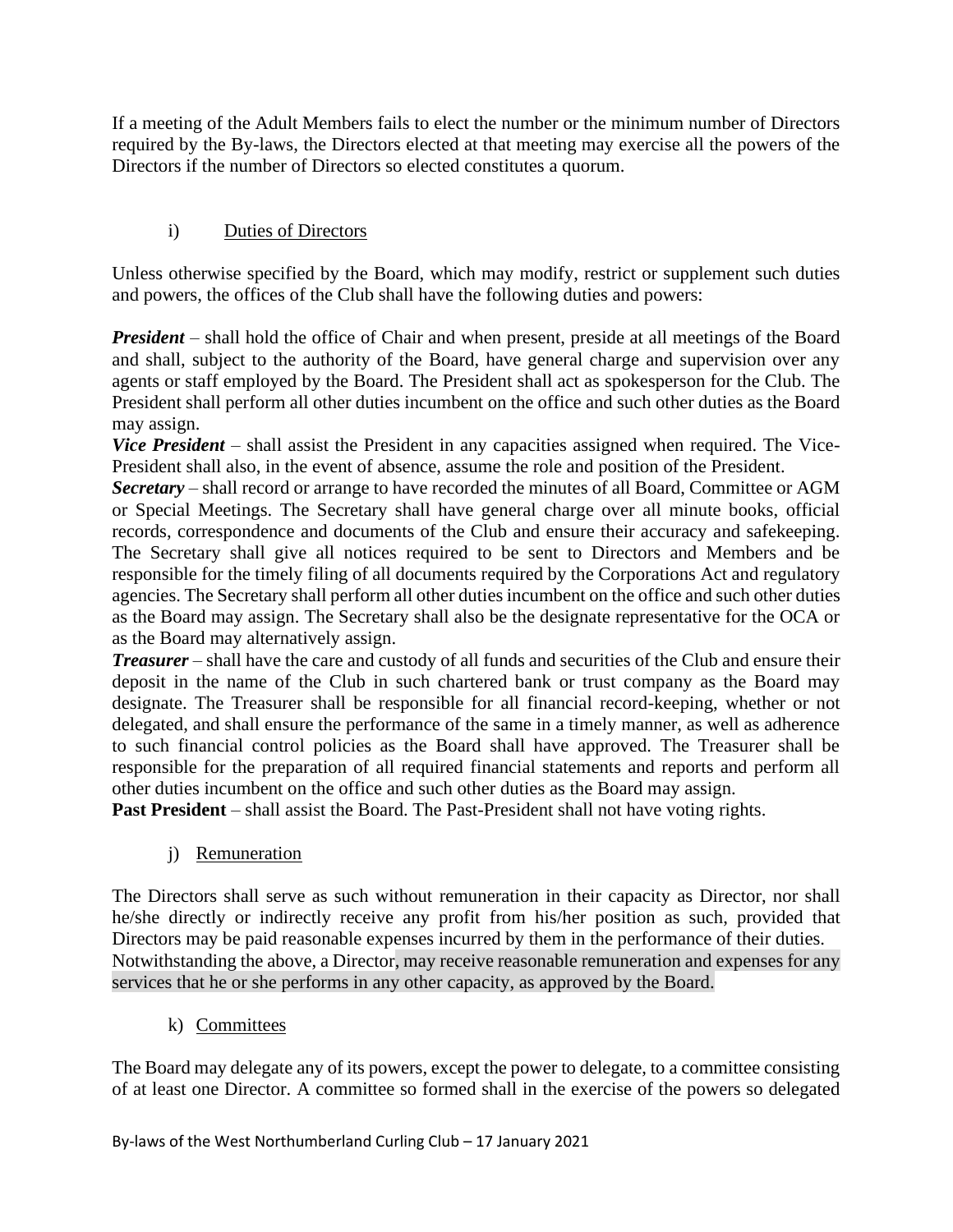conform to any rules imposed by the Board. The Board may appoint such committees and delegate such authority as it deems

advisable from time to time. A Director or such other Member as the Board prescribes

shall be designated as Chairperson of a Committee and shall be responsible to the Board for the activities of the Committee. Business transacted at all meetings of any Committee and any recommendations made by the Committee shall be duly recorded by the Committee and forthwith reported to the Board by the Committee Chair or designate

#### l) Vacancies

The office of a Director shall be vacated immediately:

- a) A Director may resign at any time by notice to the Secretary or President.
- b) A Director shall be deemed to have automatically resigned if he or she no longer continues to meet the qualification requirements as set out in Qualifications of Directors, which is in the sole discretion of the Board to determine.
- c) if the Director dies;
- d) if the Director becomes bankrupt;
- e) d. if the Director is found to be incapable of managing property by a court or under Ontario law; or
- f) The Adult Members of the Club may, by resolution passed by at least two-thirds of the votes cast at an AGM or Special Meeting of which notice specifying the intention to pass such resolution has been given, remove any Director before the expiration of their term of office and may, by a majority of the votes cast at that meeting elect any person in his their stead for the remainder of his term.
- g) A Director may be removed by a majority decision of the Board in the event that the Director is absent from three consecutive Board meetings or is absent from fifty percent (50%) of Board meetings in any twelve (12) month period, without providing an explanation satisfactory to the Board, which is in the sole discretion of the Board to determine.
- m) Filling Vacancies

A vacancy on the Board will be filled as follows:

- a. A quorum of Directors may fill a vacancy among the Directors;
- b. If the vacancy occurs as a result of the Members removing a Director, the Members may fill the vacancy by a majority vote and any Director elected to fill the vacancy shall hold office for the remainder of the removed Director's term; and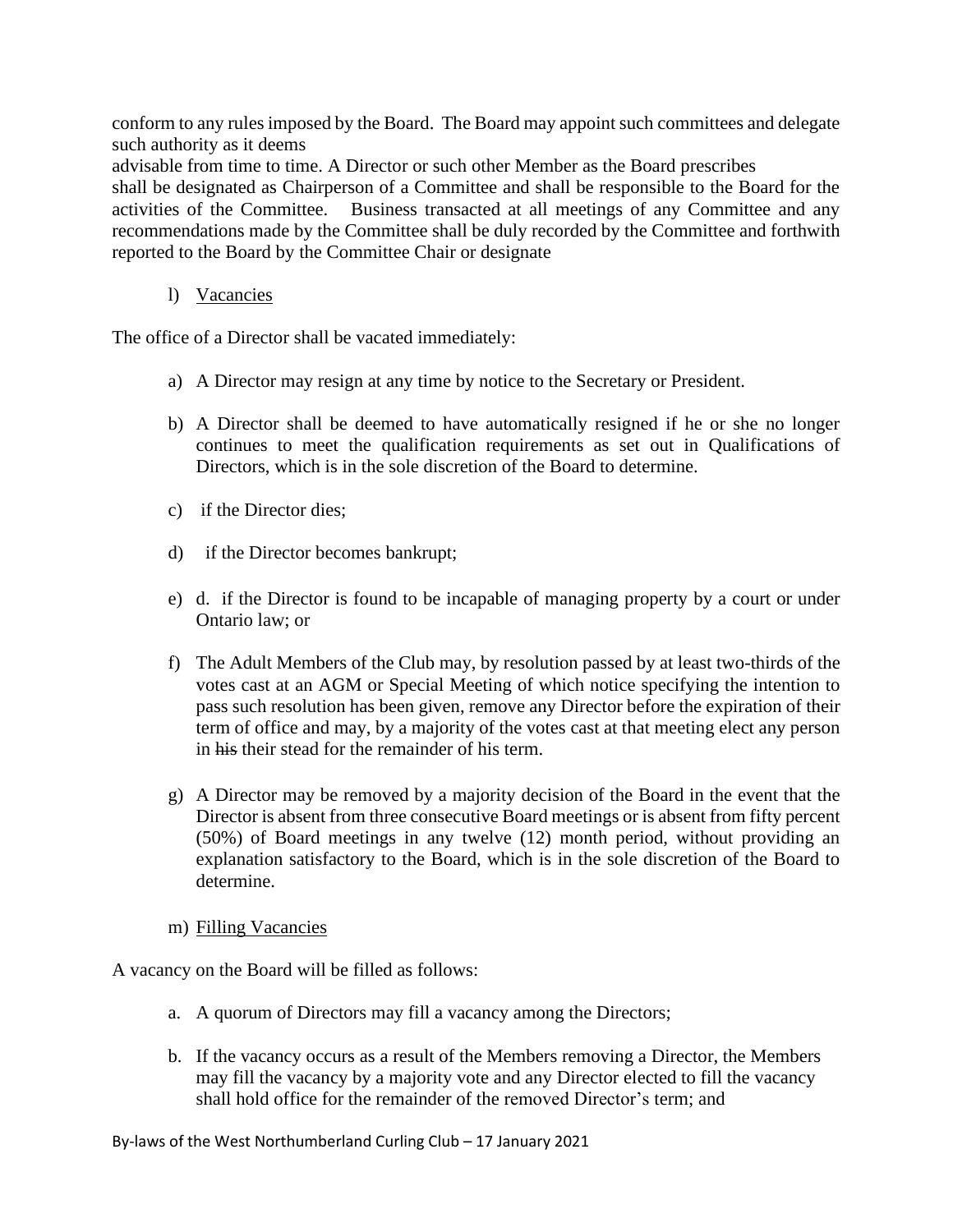- c. The Board may fill any other vacancy by a majority vote, and the appointee shall hold office until the next AGM. After that, the appointee shall be eligible to be elected as a Director.
- n) Conflicts of Interest

Any Director who has – or believes he or she may have – any direct or indirect personal interest, gain or benefit in an actual or proposed contract, business transaction, financial arrangement or other matter with the Club shall declare their interest therein to their fellow Directors in a timely manner and no later than the next Board meeting. The Board shall request any Director who has declared such interest to absent himself or herself during any discussion of or any vote upon the matter (including any discussion regarding any such request), with such request being recorded in the minutes.

#### o) Protection of Directors and Officers

No Director of the Club shall be liable for the acts, neglect or default of any other Director or for joining in any act for conformity or for any loss or expense happening to the Club through the insufficiency or deficiency of title to any property acquired by order of the Board for or on behalf of the Club, or for the insufficiency or deficiency of any security in or upon which any of the moneys of the Club shall be invested or for any loss or damage arising from the bankruptcy, insolvency or tortious act of any persons with

whom any of the moneys, securities or effects of the Club shall be deposited or for any loss occasioned by any error of judgement or oversight on his part or for any other loss, damage or misfortune whatsoever shall happen in the execution of the duties of his office or in relation thereto, unless the same shall happen through their own dishonest or fraudulent act or acts.

Every Director of the Club and their heirs, executors and administrators and estate and effects respectively shall from time to time and at all times be indemnified and saved harmless out of the funds of the Club from and against:

a) All costs, charges and expenses whatsoever which such Director sustains or incurs in or about any action, suit or proceeding which is brought, commenced or prosecuted against them for or in respect of any act, deed, matter or thing whatsoever made, done or permitted by them in or about the execution of duties of their office.

b) All other costs, charges and expenses which they properly sustains or incurs in or about or in relation to the affairs thereof; except for dishonest or fraudulent act or acts.

The Club may purchase or acquire liability insurance for the benefit of any Director, except insurance against a liability cost, charge or expense of the Director incurred by or arising out of the Director's dishonesty, wilful neglect or default.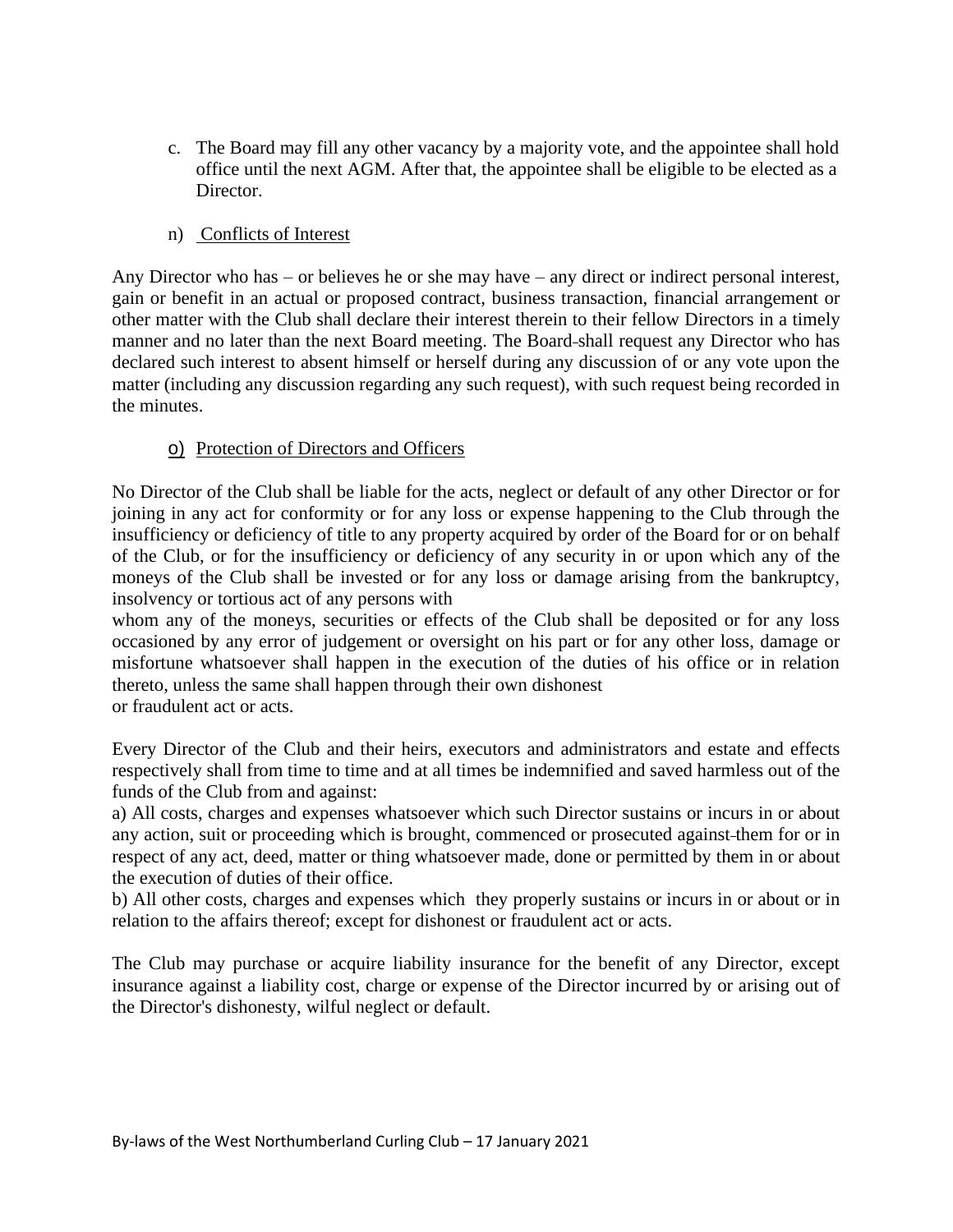#### **6. MEETINGS OF DIRECTORS**

#### a) Frequency

The Directors shall meet at such frequency as they deem appropriate but not less than four (4) times per year. The President or any two (2) members of the Board may call a meeting of the Board at any time.

#### b) Notice of Meetings

Notice of every meeting shall be sent by e-mail, telephone or in person to each Director not less than two (2) days before the time when the meeting is to be held. No notice of a meeting shall be necessary if all the Directors are present or if those absent have waived notice of or have otherwise signified their consent to the holding of such meeting.

#### c) Entitlement to Attend

Members other than Directors shall only be entitled to attend a Board meeting when invited to do so by the Board in order to address specific issues and then only for that time that the issues are being discussed.

#### d) Chairing of Meetings

The President or the Officer representing the President shall chair the meeting.

#### e) Quorum

A simple majority of the Directors then in office shall form a quorum.

#### f) Voting

All matters shall be decided by a simple majority. In the event of a tied vote, the motion shall be defeated. Voting shall be conducted by secret ballot only if so requested by a Director and the reason for a secret ballot must be specified.

#### g) Minutes

Minutes shall be taken of all meetings of the Board and shall be circulated to each Director subsequently. The minutes shall be approved, with or without amendment, by those present at the meeting and shall constitute the record of the Club's proceedings and shall be admissible in evidence as prima facie proof of the proceedings.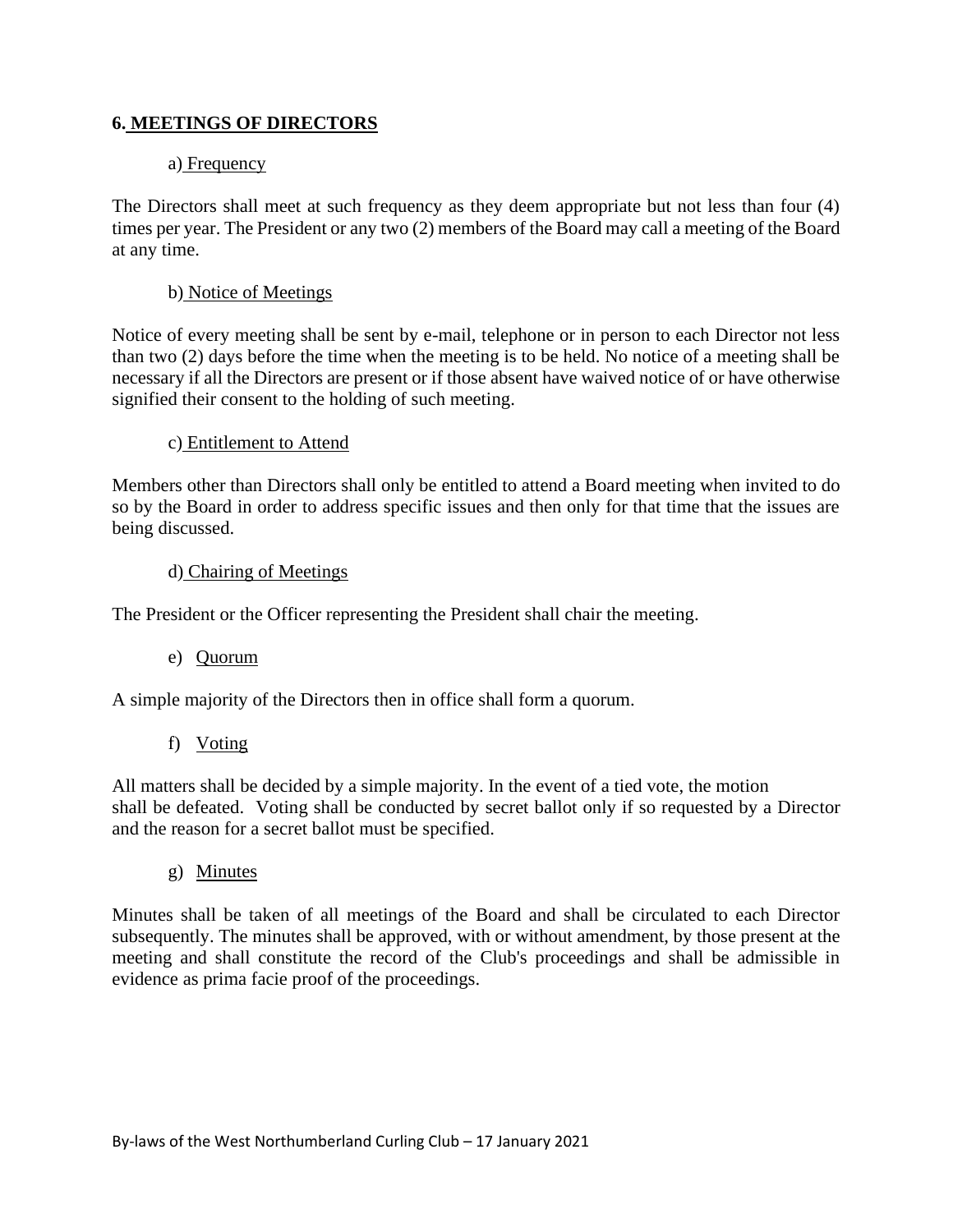# **7. FINANCE AND EXECUTION INSTRUMENTS**

# a) Fiscal Year

The fiscal year of the Club shall terminate on the 31st day of May each year, or on such other date as deemed necessary by the Board.

# b) Banking

All banking business of the Club shall be transacted in the name of the Club in such chartered bank or other financial institution as is designated by the Board, and by such person(s) as designated by the Board. The banking shall be transacted in the manner and within the limitations prescribed from time to time by the Board. No Member shall operate, maintain, or receive funds in the name of the Club other than as prescribed above.

# c) Cheques, Drafts, Notes, Etc.

All cheques, drafts or orders for payables, and all notes and acceptances and bills of exchange shall be signed by two of the three signing authorities as designated signing officers as appointed by the Board from time to time.

# d) Execution of Instruments and Signing Officers for the Club

Deeds, mortgages, charges, conveyances, licenses, assignments, contracts, obligations, and any other documents or instruments in writing shall be signed on behalf of the Club by the two of the three designated signing authorities as determined by the Board. All documents must be signed by two (2) signing officers. All such documents and instruments shall be binding upon the Club without any further authorization or formality.

e) Auditor

An Auditor may be appointed annually at the Annual General Meeting. The Auditor shall conduct a review of the books of the Club for reporting to Club members at the Annual General Meeting.

h) Qualification of the Auditor

No Director or employee of the Club, or anyone who is a partner, employer, or employee of any Director or employee of the Club shall be appointed as Auditor.

i) Removal of the Auditor

Members may, by resolution passed by at least two-thirds of the votes cast at a Special l Meeting for which notice to pass such a resolution at the meeting was provided to the Members, remove any Auditor before the expiration of the Auditor's term of office, and shall by a majority